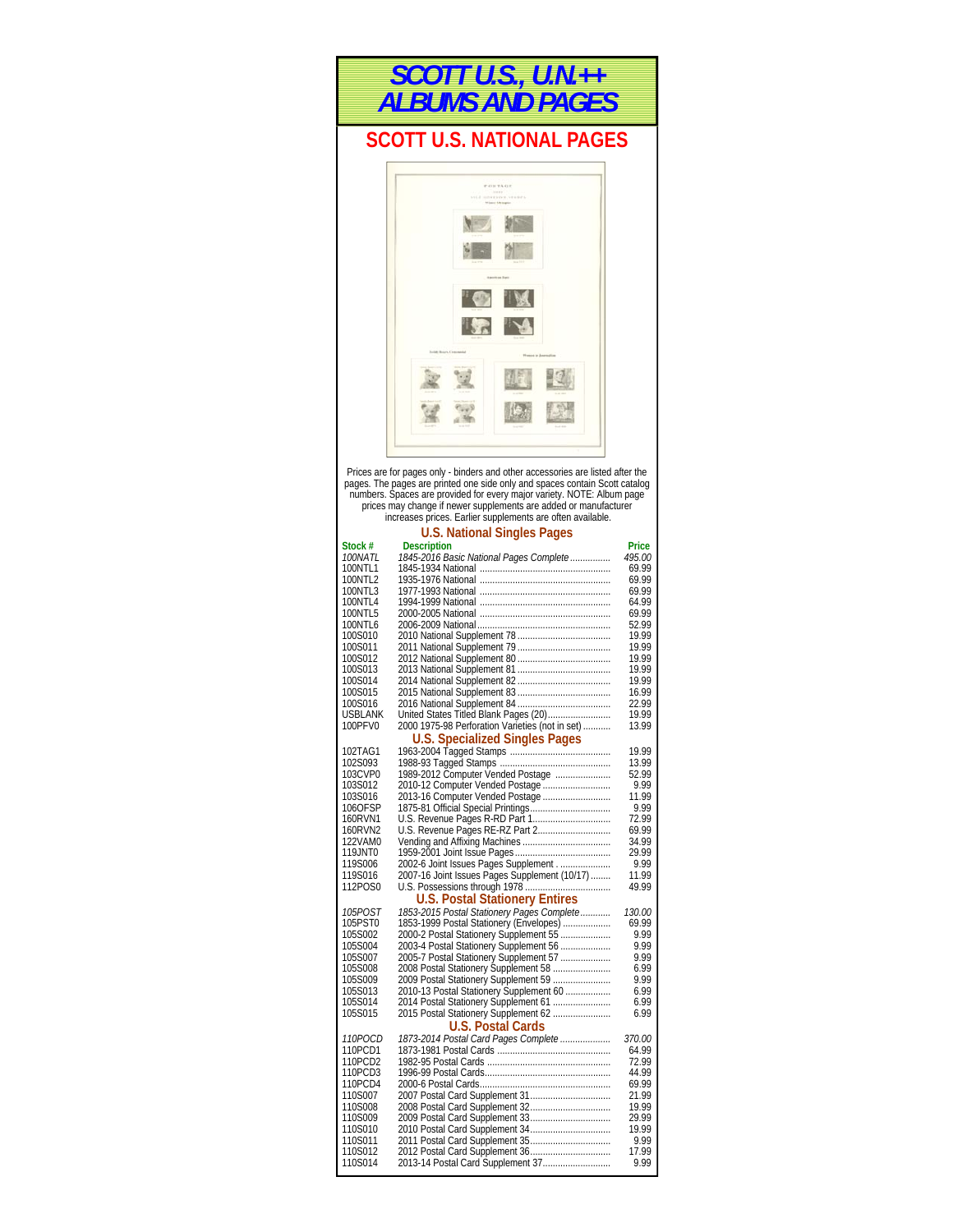|                    | <b>PAGE 2</b>                                                                                          |                 |
|--------------------|--------------------------------------------------------------------------------------------------------|-----------------|
| Stock #<br>110Z000 | <b>Description</b>                                                                                     | Price<br>19.99  |
| 115DUK1            | U.S. Federal and State Hunting Permit Stamps<br>1934-88 Federal & State Duck Stamps                    | 69.99           |
| 115DUK2            | 1989-99 Federal & State Duck Stamps                                                                    | 69.99           |
| 115DUK3<br>115S004 | 2000-3 Federal & State Duck Stamps<br>2004 Federal & State Duck Supplement 18                          | 44.99<br>19.99  |
| 115S005<br>115S006 | 2005 Federal & State Duck Supplement 19<br>2006 Federal & State Duck Supplement 20                     | 19.99<br>19.99  |
| 115S007<br>115S008 | 2007 Federal & State Duck Supplement 21<br>2008 Federal & State Duck Supplement 22                     | 19.99<br>16.99  |
| 115S009<br>115S010 | 2009 Federal & State Duck Supplement 23<br>2010 Federal & State Duck Supplement 24                     | 19.99<br>21.99  |
| 115S011<br>115S012 | 2011 Federal & State Duck Supplement 25                                                                | 16.99<br>19.99  |
| 115S013            | 2012 Federal & State Duck Supplement 26<br>2013 Federal & State Duck Supplement 27                     | 16.99           |
| 115S014<br>115S015 | 2014 Federal & State Duck Supplement 28<br>2015 Federal & State Duck Supplement 29                     | 19.99<br>19.99  |
| 115S016            | 2016 Federal & State Duck Supplement 30 (10/17)                                                        | 22.99           |
|                    | <b>SCOTT</b>                                                                                           |                 |
|                    | <b>UNITED STATES</b>                                                                                   |                 |
|                    | <b>FEDERAL DUCK STAMP</b><br>PLATE BLOCK ALBUM                                                         |                 |
|                    |                                                                                                        |                 |
|                    |                                                                                                        |                 |
|                    |                                                                                                        |                 |
|                    |                                                                                                        |                 |
|                    |                                                                                                        |                 |
|                    |                                                                                                        |                 |
|                    | 17 PLOLINGING COR                                                                                      |                 |
|                    |                                                                                                        |                 |
| 116DKB0            | 1934-2002 Federal Duck Plate Blocks                                                                    | 29.99           |
| 116DKB2<br>116S012 | 2003-12 Federal Duck Plate Blocks<br>2011-12 Federal Duck Plate Block Supplement 12                    | 19.99<br>6.99   |
| 116S015<br>116S016 | 2013-15 Federal Duck Plate Block Supplement 13<br>2016 Federal Duck Plate Block Supplement 14 (10/17)  | 6.99<br>11.99   |
| 121S007            | 1993-2008 Federal Junior Duck Stamps                                                                   | 9.99            |
| 121S015            | 2009-16 Federal Junior Duck Stamps<br><b>U.S. Commemorative Singles Pages</b>                          | 6.99            |
| 130S013<br>130S014 | 2013 U.S. Commemorative Singles                                                                        | 16.99<br>9.99   |
| 130S015<br>130S016 | 2016 U.S. Commemorative Singles                                                                        | 9.99<br>16.99   |
|                    | Ask about earlier U.S. Commemorative Singles Supplements<br>U.S. Commemorative Block of 4 Pages        |                 |
| 140S013<br>140S014 |                                                                                                        | 19.99           |
| 140S015            | 2014 U.S. Commemorative Blocks of 4<br>2015 U.S. Commemorative Blocks of 4                             | 13.99<br>13.99  |
|                    | * Ask about earlier U.S. Commemorative Blocks of 4 Supplements<br>U.S. Commemorative Plate Block Pages |                 |
| 120CPBK<br>120CPB1 | 1901-2016 Commemorative Plate Blocks Complete.<br>1901-40 Commemorative Plate Blocks                   | 540.00<br>57.99 |
| 120CPB2<br>120CPB3 | 1940-59 Commemorative Plate Blocks<br>1959-68 Commemorative Plate Blocks                               | 52.99<br>49.99  |
| 120CPB4<br>120CPB5 | 1969-73 Commemorative Plate Blocks<br>1973-79 Commemorative Plate Blocks                               | 34.99<br>57.99  |
| 120CPB6<br>120CPB7 | 1980-88 Commemorative Plate Blocks<br>1989-95 Commemorative Plate Blocks                               | 69.99<br>52.99  |
| 120CPB8<br>120CPB9 | 1996-2000 Commemorative Plate Blocks<br>2001-9 Commemorative Plate Blocks                              | 44.99<br>57.99  |
| 120S010            | 2010 Commemorative Plate Blocks Supplement 61                                                          | 13.99           |
| 120S011<br>120S012 | 2011 Commemorative Plate Blocks Supplement 62<br>2012 Commemorative Plate Blocks Supplement 63         | 19.99<br>19.99  |
| 120S013<br>120S014 | 2013 Commemorative Plate Blocks Supplement 64<br>2014 Commemorative Plate Blocks Supplement 65         | 13.99<br>9.99   |
| 120S015<br>120S016 | 2015 Commemorative Plate Blocks Supplement 66<br>2016 Commemorative Plate Blocks Supplement 67         | 9.99<br>19.99   |
| 120PFV0            | U.S. Regular Issue Plate Block Pages                                                                   | 9.99            |
| <i>125RPBK</i>     | 1918-2016 Regular Plate Blocks Complete                                                                | <i>170.00</i>   |
| 125RPB0<br>125RPB2 |                                                                                                        | 69.99<br>34.99  |
| 125S007<br>125S008 | 2007 Regular Plate Block Supplement 27<br>2008 Regular Plate Block Supplement 28                       | 5.99<br>9.99    |
| 125S009<br>125S011 | 2009 Regular Plate Block Supplement 29<br>2010-11 Regular Plate Block Supplement 30                    | 6.99<br>9.99    |
| 125S012<br>125S013 | 2012 Regular Plate Block Supplement 31<br>2013 Regular Plate Block Supplement 32                       | 9.99<br>9.99    |
| 125S014<br>125S015 | 2014 Regular Plate Block Supplement 33<br>2015 Regular Plate Block Supplement 34                       | 9.99<br>9.99    |
| 125S016            | 2016 Regular Plate Block Supplement 35                                                                 | 11.99           |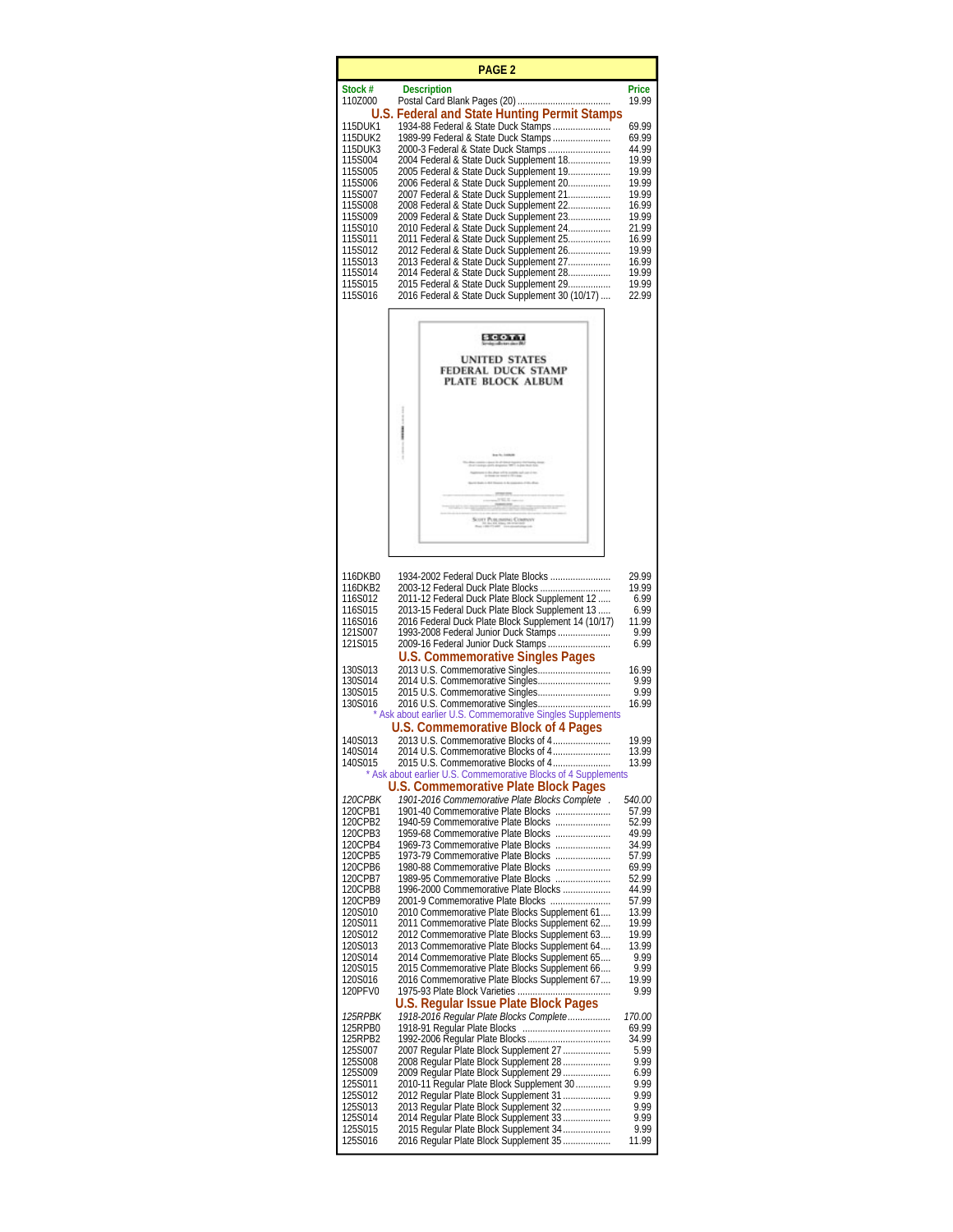|                       | PAGE 3                                                                                                     |                |
|-----------------------|------------------------------------------------------------------------------------------------------------|----------------|
|                       | <b>U.S. Booklet Panes</b>                                                                                  |                |
| Stock #               | <b>Description</b>                                                                                         | Price          |
| <i>101BKPN</i>        | 1900-2016 Booklet Pane Pages Complete                                                                      | <i>275.00</i>  |
| 101BKP1<br>101BKP2    |                                                                                                            | 52.99<br>44.99 |
| 101BKP3               |                                                                                                            | 69.99          |
| 101S007               | 2007 Booklet Pane Supplement 69                                                                            | 19.99          |
| 101S008<br>101S009    | 2008 Booklet Pane Supplement 70                                                                            | 13.99<br>13.99 |
| 101S010               | 2010 Booklet Pane Supplement 72                                                                            | 9.99           |
| 101S011               | 2011 Booklet Pane Supplement 73                                                                            | 9.99           |
| 101S012               | 2012 Booklet Pane Supplement 74                                                                            | 9.99           |
| 101S013<br>101S014    | 2013 Booklet Pane Supplement 75                                                                            | 13.99<br>13.99 |
| 101S015               | 2015 Booklet Pane Supplement 77                                                                            | 6.99           |
| 101S016               | <u>2016 Booklet Pane Supplement 78</u>                                                                     | 16.99          |
| 101BLANK              | Booklet Panes Titled Blank Pages (20)<br>U.S. Coil Plate Number Strips - Comprehensive                     | 19.99          |
| <i>114P#CO</i>        | 1981-2016 Coil Plate # Strips- Comprehensive                                                               |                |
|                       |                                                                                                            | <i>460.00</i>  |
| 114PNC1               | 1981-88 Coil Plate # Strips-Comprehensive                                                                  | 69.99          |
| 114PNC2               | 1989-94 Coil Plate # Strips-Comprehensive                                                                  | 49.99          |
| 114PNC3               | 1995-98 Coil Plate # Strips-Comprehensive                                                                  | 49.99          |
| 114PNC4               | 1999-2002 Coil Plate # Strips-Comprehensive                                                                | 69.99          |
| 114PNC5<br>114S007    | 2003-6 Coil Plate # Strips - Comprehensive<br>2007 Coil Plate # Strips-Comprehensive Supp.20               | 64.99<br>19.99 |
| 114S008               | 2008 Coil Plate # Strips-Comprehensive Supp.21                                                             | 16.99          |
| 114S009               | 2009 Coil Plate # Strips-Comprehensive Supp.22                                                             | 19.99          |
| 114S010<br>114S011    | 2010 Coil Plate # Strips-Comprehensive Supp.23                                                             | 9.99<br>19.99  |
| 114S012               | 2011 Coil Plate # Strips-Comprehensive Supp.24<br>2012 Coil Plate # Strips-Comprehensive Supp.25           | 16.99          |
| 114S013               | 2013 Coil Plate # Strips-Comprehensive Supp.26                                                             | 16.99          |
| 114S014               | 2014 Coil Plate # Strips-Comprehensive Supp.27                                                             | 16.99          |
| 114S015<br>114S016    | 2015 Coil Plate # Strips-Comprehensive Supp.28<br>2016 Coil Plate # Strips-Comprehensive Supp.29           | 13.99<br>19.99 |
| 114BLANK              | Plate No. Coil Strips Titled Blank Pages (20)                                                              | 19.99          |
|                       | U.S. Coil Plate Number Strips - Simplified                                                                 |                |
| 113P#SI               | 1981-2016 Coil Pl.# Strips-Simplified Complete.                                                            | 162.50         |
| 113PNC1<br>113PNC2    | 1981-97 Coil Plate # Strips-Simplified<br>1997-2009 Coil Plate # Strips-Simplified                         | 39.99<br>34.99 |
| 113S010               | 2010 Coil Plate # Strips - Simplified Supplement 21                                                        | 6.99           |
| 113S011               | 2011 Coil Plate # Strips - Simplified Supplement 22                                                        | 9.99           |
| 113S012               | 2012 Coil Plate # Strips - Simplified Supplement 23                                                        | 9.99           |
| 113S013<br>113S014    | 2013 Coil Plate # Strips - Simplified Supplement 24<br>2014 Coil Plate # Strips - Simplified Supplement 25 | 9.99<br>9.99   |
| 113S015               | 2015 Coil Plate # Strips - Simplified Supplement 26                                                        | 9.99           |
| 113S016               | 2016 Coil Plate # Strips - Simplified Supplement 27                                                        | 11.99          |
| 113BLANK              | Plate No. Coil Strips Titled Blank Pages (20)                                                              | 19.99          |
| 117PNC1               | U.S. Coil Plate No. Singles - Comprehensive                                                                | 57.99          |
| 117PNC2               |                                                                                                            | 44.99          |
| 117PNC3               | 1999-2003 Plate Number Singles                                                                             | 69.99          |
| 117PNC4<br>117S009    | 2009 Plate Number Singles Supplement 22                                                                    | 69.99<br>19.99 |
| 117S010               | 2010 Plate Number Singles Supplement 23                                                                    | 9.99           |
| 117S011               | 2011 Plate Number Singles Supplement 24                                                                    | 19.99          |
| 117S012               | 2012 Plate Number Singles Supplement 25                                                                    | 16.99          |
| 117S013<br>117S014    | 2013 Plate Number Singles Supplement 26<br>2014 Plate Number Singles Supplement 27                         | 16.99<br>16.99 |
| 117S015               | 2015 Plate Number Singles Supplement 28                                                                    | 13.99          |
| 117S016               | 2016 Plate Number Singles Supplement 29                                                                    | 19.99          |
| 117BLANK              | Plate No. Singles Titled Blank Pages (20)<br><b>U.S. Small Panes</b>                                       | 19.99          |
| <i><b>118PANE</b></i> | Small Panes 1987-2016 complete                                                                             | 465.00         |
| 118SMP1               |                                                                                                            | 44.99          |
| 118SMP2               |                                                                                                            | 72.99          |
| 118SMP3<br>118SMP4    |                                                                                                            | 69.99<br>69.99 |
| 118S007               |                                                                                                            | 32.99          |
| 118S008               |                                                                                                            | 29.99          |
| 118S009<br>118S010    |                                                                                                            | 29.99<br>21.99 |
| 118S011               |                                                                                                            | 29.99          |
| 118S012               |                                                                                                            | 34.99          |
| 118S013               |                                                                                                            | 29.99          |
| 118S014<br>118S015    |                                                                                                            | 21.99<br>29.99 |
| 118S016               |                                                                                                            | 34.99          |
|                       | <b>U.S. Gutter Pairs and Blocks Pages</b>                                                                  |                |
| 123FAR0               |                                                                                                            | 20.99          |
| 123GRP1<br>123GRP2    | 1994-96 Gutter Pairs and Blocks<br>1997-2000 Gutter Pairs and Blocks                                       | 29.99<br>57.99 |
| 123GRP3               |                                                                                                            | 57.99          |
| 123GP07               | 2007 Gutter Blocks & Pairs Supplement 10                                                                   | 16.99          |
| 123GP08<br>123GP09    | 2008 Gutter Blocks & Pairs Supplement 11<br>2009 Gutter Blocks & Pairs Supplement 12                       | 16.99<br>19.99 |
| 123GP10               | 2010 Gutter Blocks & Pairs Supplement 13                                                                   | 19.99          |
| 123GP11               | 2011 Gutter Blocks & Pairs Supplement 14                                                                   | 16.99          |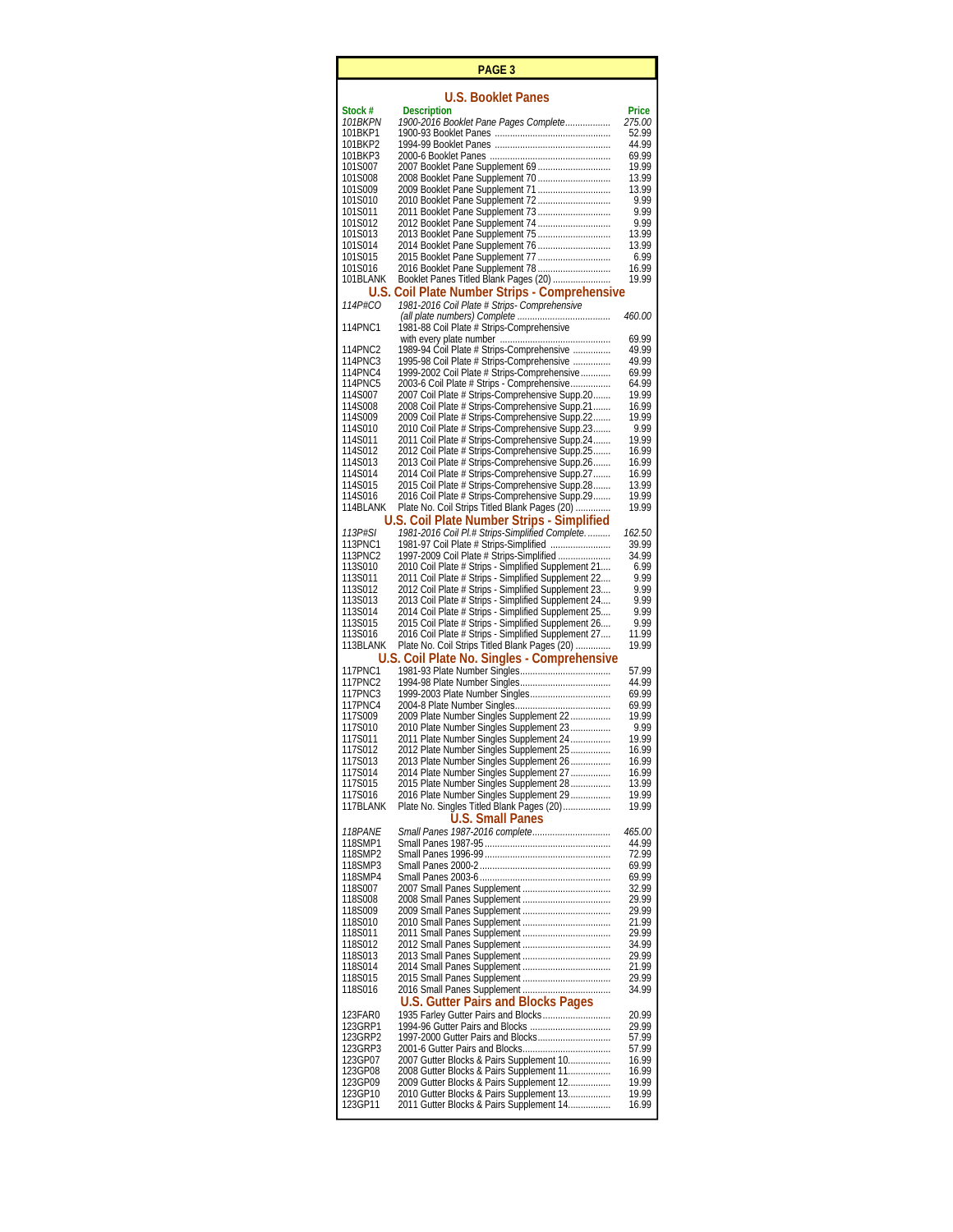#### **PAGE 4**

# **SCOTT U.S. MINUTEMAN ALBUM**



**Minuteman albums listed below have 3 ring binders..**  The Minuteman Album is an economical looseleaf album which contains Scott numbers and brief stories about the stamps.

|           | Pages fit into standard 3-ring binders.          |        |
|-----------|--------------------------------------------------|--------|
| Stock #   | <b>Description</b>                               | Price  |
| 180MMKIT  | 1840-2016 Pages plus 2 Binders                   | 249.99 |
| 180AMM20  | Minuteman 20th Century Album: Pages for          |        |
|           |                                                  | 69.99  |
| 180PMM20  | Minuteman 20th Century Album Pages               | 69.99  |
| 180PMM19  | Minuteman 19th Century Album Pages               | 19.99  |
| 180PMM21  | Minuteman 21st Century Album Pages 2000-3 Issues | 49.99  |
| 180PMM21A | Minuteman 21st Century Album Pages 2004-9 Issues | 69.99  |
| 180S010   |                                                  | 19.99  |
| 180S011   | Minuteman 2011 Supplement 43                     | 19.99  |
| 180S012   |                                                  | 19.99  |
| 180S013   |                                                  | 19.99  |
| 180S014   | Minuteman 2014 Supplement 46                     | 19.99  |
| 180S015   |                                                  | 19.99  |
| 180S016   | Minuteman 2016 Supplement 48                     | 22.99  |
| 180BNDR3  |                                                  | 12.99  |
| 180PFV0   | Minuteman Perforation Varieties 1975-88          | 13.99  |
| 1807003   | Minuteman Blank Pages (20) Fits both             |        |
|           |                                                  | 19.99  |
| ACC165    | Minuteman/International page protectors(25)      | 13.99  |
|           |                                                  |        |

# **SCOTT PONY EXPRESS U.S. ALBUM**



|         | Scott has discontinued the Pony Express Album      |       |
|---------|----------------------------------------------------|-------|
| 178S013 |                                                    | 19 99 |
| 178S014 | 2014 Pony Express Supplement 26                    | 21 99 |
| 178S015 |                                                    | 19 99 |
| 178S016 | 2016 Pony Express Supplement 28                    | 22.99 |
|         | * Ask about earlier Pony Express Album Supplements |       |
| 178B002 |                                                    | 12 99 |
|         |                                                    |       |

### **SCOTT U.S. AMERICAN ALBUM**

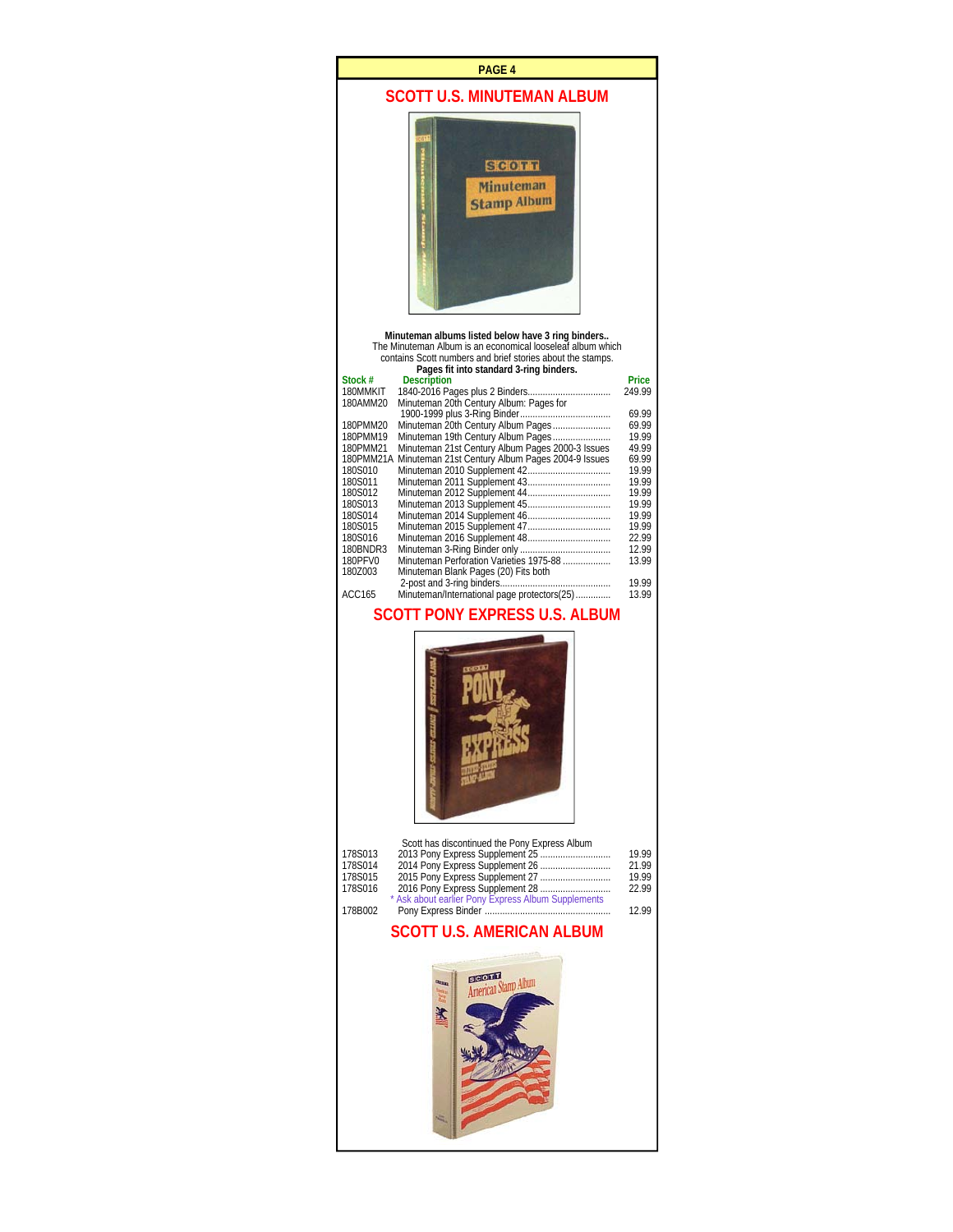|                                        | PAGE 5                                                                                               |                |
|----------------------------------------|------------------------------------------------------------------------------------------------------|----------------|
|                                        | <b>SCOTT U.S. AMERICAN ALBUM (continued)</b><br>Scott has discontinued the American Album            |                |
| Stock #<br>170S013                     | <b>Description</b>                                                                                   | Price<br>29.99 |
| 170S014                                |                                                                                                      | 29.99          |
| 170S015<br>170S016                     | 2016 American Supplement 77 (with United Nations).<br>* Ask about earlier American Album Supplements | 29.99<br>34.99 |
| 170Z000<br>170B002                     | American Album Blank Pages (40)                                                                      | 19.99<br>12.95 |
| <b>SCOTT U.S. PLATINUM ALBUM PAGES</b> |                                                                                                      |                |
|                                        | Scott has discontinued the Platinum Album and now<br>recommends the Schaubek U.S. Hingeless Pages.   |                |
| 199S013                                |                                                                                                      | 66.99          |
| 199S014<br>199S015                     |                                                                                                      | 66.99<br>66.99 |
| 199S016                                | * Ask about earlier Platinum Album Supplements                                                       | 78.99          |
| 1997000                                |                                                                                                      | 13.99          |

 $P_{\text{A}}$ 

# *SCOTT TRUST TERRITORY PAGES*  **Marshall Islands**



| <i><b>111MARS</b></i>                                  |                                                 | 295.00         |
|--------------------------------------------------------|-------------------------------------------------|----------------|
| 111MAR1                                                |                                                 | 44.99          |
| 111MAR2                                                |                                                 | 32.99          |
| 111MAR3                                                |                                                 | 69.99          |
| 111MA07                                                |                                                 | 13.99          |
| 111MA08                                                |                                                 | 16.99          |
| 111MA09                                                |                                                 | 16.99          |
| 111MA10                                                |                                                 | 13.99          |
| 111MA11                                                |                                                 | 21.99          |
| 111MA12                                                |                                                 | 19.99          |
| 111MA13                                                |                                                 | 16.99          |
| 111MA14                                                |                                                 | 13.99          |
| 111MA15                                                |                                                 | 19.99          |
| 111MA16                                                |                                                 | 22.99          |
|                                                        | 111MABLANK Marshall Is. Titled Blank Pages (20) | 19.99          |
|                                                        | <b>Micronesia</b>                               |                |
| <b>111MICR</b>                                         |                                                 | 380.00         |
| 111MIC1                                                |                                                 | 39.99          |
|                                                        |                                                 |                |
| 111MIC2                                                |                                                 | 29.99          |
| 111MIC3                                                |                                                 | 64.99<br>64.99 |
| 111MIC4                                                |                                                 | 16.99          |
| 111MI06                                                |                                                 |                |
| 111MI07                                                |                                                 | 21.99          |
| 111MI08                                                |                                                 | 16.99          |
| 111MI09                                                |                                                 | 19.99          |
| 111MI10                                                | Micronesia 2010 Supplement 16                   | 29.99          |
| 111MI11                                                |                                                 | 19.99          |
| 111MI12                                                |                                                 | 32.99          |
| 111MI13                                                |                                                 | 16.99          |
| 111MI14                                                |                                                 | 29.99          |
| 111MI15                                                |                                                 | 29.99          |
| 111MIBLANK Micronesia Titled Blank Pages (20)<br>19.99 |                                                 |                |
|                                                        | Palau                                           |                |
| <i>111PALA</i>                                         |                                                 | <i>480.00</i>  |
| 111PAL1                                                |                                                 | 52.99          |
| 111PAL2                                                |                                                 | 44.99          |
| 111PAI 3                                               |                                                 | 57.99          |
| 111PAI 4                                               |                                                 | 49.99          |
| 111PAL5                                                |                                                 | 52.99          |
| 111PA07                                                |                                                 | 19.99          |
| 111PA08                                                |                                                 | 9.99           |
| 111PA09                                                |                                                 | 19.99          |
| 111PA10                                                |                                                 | 19.99          |
| 111PA11                                                |                                                 | 19.99          |
| 111PA12                                                |                                                 | 29.99          |
| 111PA13                                                |                                                 | 21.99          |
| 111PA14                                                |                                                 | 32.99          |
| 111PA15                                                |                                                 | 29.99          |
| 111PA16                                                |                                                 | 34.99          |
|                                                        |                                                 | 19.99          |
|                                                        |                                                 |                |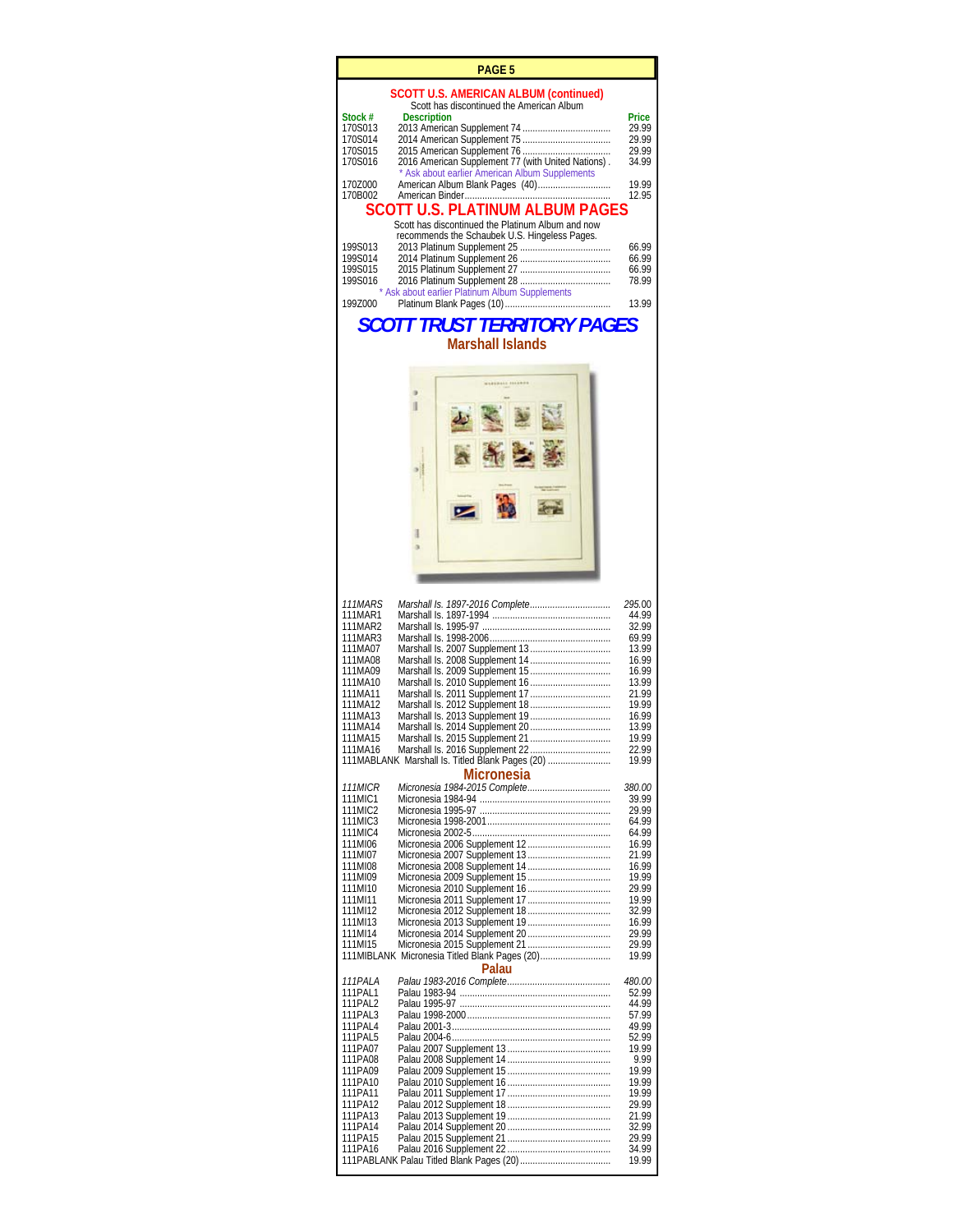#### *SCOTT U.N ALBUMS & PAGES*  **Includes New York, Geneva and Vienna Issues PAGE 6**



## **SCOTT UNITED NATIONS PAGES**

| Stock #   | <b>Description</b>                             | Price  |
|-----------|------------------------------------------------|--------|
| 551UNAT   | 1951-2016 Singles & Postal Stationery Complete | 435.00 |
| 551UNS1   | 1951-87 Singles & Postal Stationery            | 69.99  |
| 551UNS2   |                                                | 84.99  |
| 551UNS3   |                                                | 69.99  |
| 551S006   | 2006 Singles & Postal Stationery Supplement 42 | 19.99  |
| 551S007   | 2007 Singles & Postal Stationery Supplement 43 | 29 99  |
| 551S008   | 2008 Singles & Postal Stationery Supplement 44 | 21.99  |
| 551S009   | 2009 Singles & Postal Stationery Supplement 45 | 24.99  |
| 551S010   | 2010 Singles & Postal Stationery Supplement 46 | 19.99  |
| 551S011   | 2011 Singles & Postal Stationery Supplement 47 | 21.99  |
| 551S012   | 2012 Singles & Postal Stationery Supplement 48 | 19 99  |
| 551S013   | 2013 Singles & Postal Stationery Supplement 49 | 19.99  |
| 551S014   | 2014 Singles & Postal Stationery Supplement 50 | 19.99  |
| 551S015   | 2015 Singles & Postal Stationery Supplement 51 | 24.99  |
| 551S015   | 2016 Singles & Postal Stationery Supplement 52 | 25.99  |
| 551BI ANK | United Nations Titled Blank Pages (20)         | 19 99  |

#### **SCOTT U.N. IMPRINT BLOCK PAGES**

**United Nations Imprint Blocks of 4 Pages** 

| <i>552UNIB</i> | 1951-2016 Imprint Blocks Complete | 550.00 |
|----------------|-----------------------------------|--------|
| 552UNB1        | 1951-62 Imprint Blocks            | 44.99  |
| 552UNB2        |                                   | 44.99  |
| 552UNB3        |                                   | 49.99  |
| 552UNB4        |                                   | 49.99  |
| 552UNB5        |                                   | 44.99  |
| 552UNB6        |                                   | 52.99  |
| 552UNB7        |                                   | 44.99  |
| 552UNB8        |                                   | 57.99  |
| 552UNB9        |                                   | 44.99  |
| 552S007        | 2007 Imprint Blocks Supplement 56 | 16.99  |
| 552S008        |                                   | 16.99  |
| 552S009        | 2009 Imprint Blocks Supplement 58 | 19.99  |
| 552S010        |                                   | 9.99   |
| 552S011        |                                   | 16.99  |
| 552S012        |                                   | 13.99  |
| 552S013        |                                   | 13.99  |
| 552S014        |                                   | 19.99  |
| 552S015        | 2015 Imprint Blocks Supplement 64 | 16.99  |
| 552S016        | 2016 Imprint Blocks Supplement 65 | 19.99  |

#### **SCOTT MINUTEMAN U.N. ALBUM**

|           | Similar to U.S. Minuteman with N.Y., Geneva and Vienna. |        |
|-----------|---------------------------------------------------------|--------|
| 181MUNSFT |                                                         | 289.99 |
| 181MUNO   |                                                         | 39 99  |
| 181MUN2   | Minuteman United Nations 2000-6 Pages                   | 69.99  |
| 181S007   | Minuteman U.N. 2007 Supplement 17                       | 19.99  |
| 181S008   | Minuteman U.N. 2008 Supplement 18                       | 21.99  |
| 181S009   | Minuteman U.N. 2009 Supplement 19                       | 19 99  |
| 181S010   | Minuteman U.N. 2010 Supplement 20                       | 19.99  |
| 181S011   | Minuteman U.N. 2011 Supplement 21                       | 19.99  |
| 181S012   | Minuteman U.N. 2012 Supplement 22                       | 16.99  |
| 181S013   | Minuteman U.N. 2013 Supplement 23                       | 16.99  |
| 181S014   | Minuteman U.N. 2014 Supplement 24                       | 19 99  |
| 181S015   | Minuteman U.N. 2015 Supplement 25                       | 24.99  |
| 181S016   | Minuteman U.N. 2016 Supplement 26                       | 25.99  |
| 181BLANK  | Minuteman U.N. Titled Blank Pages (20)                  | 19.99  |
| 181B000   |                                                         | 12.95  |